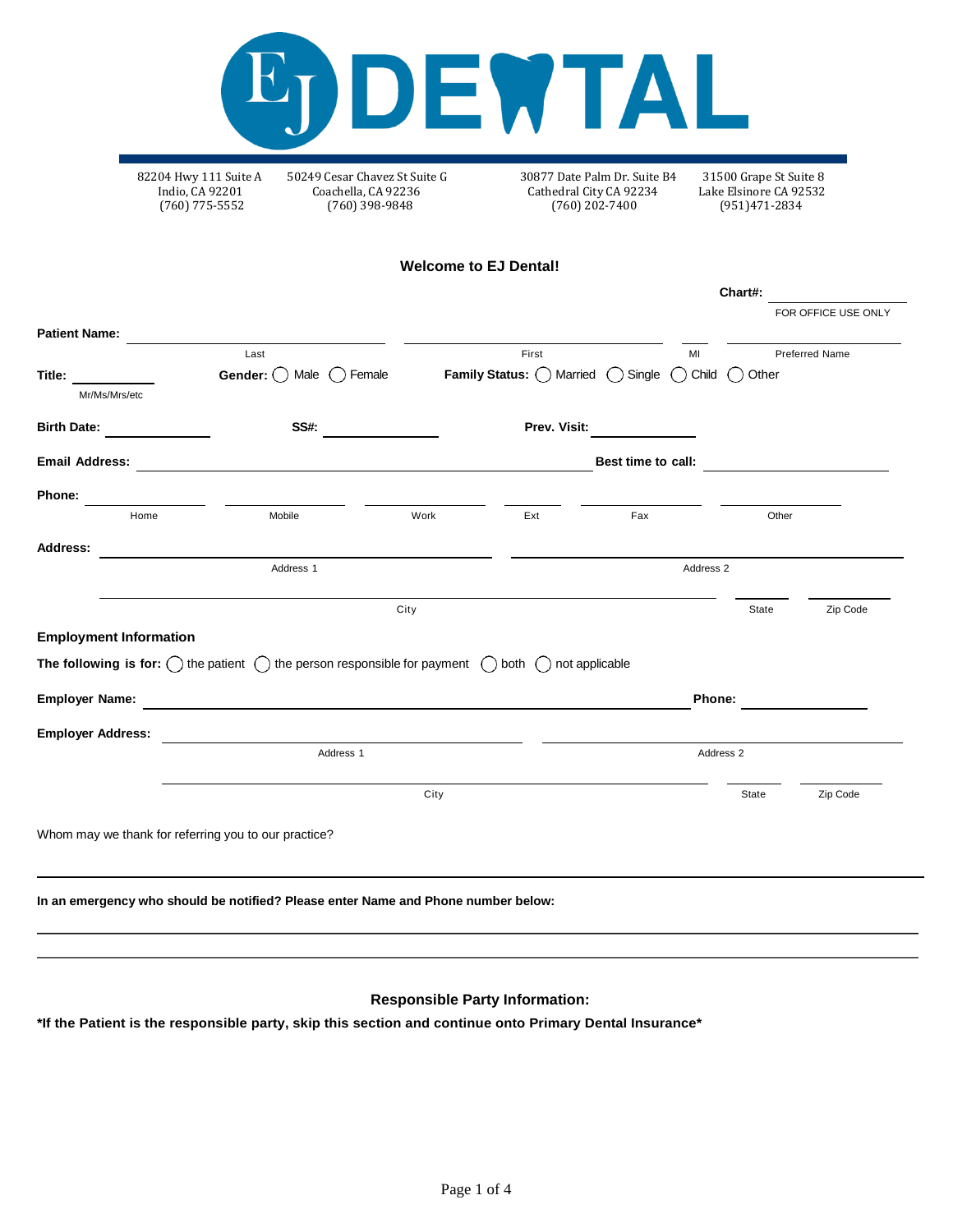| The following is for: |  | the patient's spouse |  | ) the person responsible for payment $\bigcup$ both $\bigcup$ neither-not applicable |  |  |  |
|-----------------------|--|----------------------|--|--------------------------------------------------------------------------------------|--|--|--|
|-----------------------|--|----------------------|--|--------------------------------------------------------------------------------------|--|--|--|

| Name:                                     |                                                                                                                                                                                                   |                                                  |                                                            |                    |                                 |          |
|-------------------------------------------|---------------------------------------------------------------------------------------------------------------------------------------------------------------------------------------------------|--------------------------------------------------|------------------------------------------------------------|--------------------|---------------------------------|----------|
|                                           | Last                                                                                                                                                                                              |                                                  | First                                                      | МΙ                 | <b>Preferred Name</b>           |          |
| Title:                                    | $\bigcup$ Female<br>Gender: $\bigcirc$ Male                                                                                                                                                       |                                                  | <b>Family Status:</b> $\bigcirc$ Married $\bigcirc$ Single |                    | $\bigcup$ Child $\bigcap$ Other |          |
| Mr/Ms/Mrs/etc                             |                                                                                                                                                                                                   |                                                  |                                                            |                    |                                 |          |
| <b>Birth Date:</b>                        | <b>SS#:</b>                                                                                                                                                                                       |                                                  | DL#:                                                       |                    |                                 |          |
| <b>Email Address:</b>                     |                                                                                                                                                                                                   |                                                  |                                                            | Best time to call: |                                 |          |
| Phone:                                    |                                                                                                                                                                                                   |                                                  |                                                            |                    |                                 |          |
| Home                                      | Mobile                                                                                                                                                                                            | Work                                             | Ext                                                        | Fax                | Other                           |          |
| <b>Address:</b>                           |                                                                                                                                                                                                   |                                                  |                                                            |                    |                                 |          |
|                                           | Address 1                                                                                                                                                                                         |                                                  |                                                            | Address 2          |                                 |          |
|                                           |                                                                                                                                                                                                   |                                                  |                                                            |                    |                                 |          |
|                                           |                                                                                                                                                                                                   | City                                             |                                                            |                    | State                           | Zip Code |
|                                           |                                                                                                                                                                                                   |                                                  |                                                            |                    |                                 |          |
|                                           |                                                                                                                                                                                                   |                                                  |                                                            |                    |                                 |          |
| <b>Primary Dental Insurance:</b>          |                                                                                                                                                                                                   |                                                  |                                                            |                    |                                 |          |
| Name of Insured:                          |                                                                                                                                                                                                   |                                                  |                                                            |                    |                                 |          |
|                                           | Last                                                                                                                                                                                              |                                                  |                                                            | First              |                                 | MI       |
| Patient's relationship to insured: O Self |                                                                                                                                                                                                   | () Spouse () Child ()<br>Other                   |                                                            |                    |                                 |          |
|                                           |                                                                                                                                                                                                   |                                                  |                                                            |                    |                                 |          |
| <b>Insurance Plan Name:</b>               |                                                                                                                                                                                                   |                                                  |                                                            |                    |                                 |          |
| <b>Insurance Company Phone Number:</b>    |                                                                                                                                                                                                   |                                                  |                                                            |                    |                                 |          |
|                                           |                                                                                                                                                                                                   |                                                  |                                                            |                    |                                 |          |
| Insured/Subscriber ID#                    |                                                                                                                                                                                                   |                                                  |                                                            |                    |                                 |          |
| Group #                                   |                                                                                                                                                                                                   |                                                  |                                                            |                    |                                 |          |
|                                           |                                                                                                                                                                                                   |                                                  |                                                            |                    |                                 |          |
|                                           |                                                                                                                                                                                                   |                                                  |                                                            |                    |                                 |          |
|                                           | *If you have a Secondary Dental Insurance, please provide this information to our front desk staff.*                                                                                              |                                                  |                                                            |                    |                                 |          |
|                                           |                                                                                                                                                                                                   |                                                  |                                                            |                    |                                 |          |
| <b>Insurance Authorization:</b>           |                                                                                                                                                                                                   |                                                  |                                                            |                    |                                 |          |
| By checking this box,                     |                                                                                                                                                                                                   |                                                  |                                                            |                    |                                 |          |
|                                           | I authorize my insurance company to pay the dentist all insurance benefits rendered.                                                                                                              |                                                  |                                                            |                    |                                 |          |
|                                           | I authorize the use of this electronic signature on all insurance submissions.<br>I authorize the dentist to release all information necessary to secure the payment of benefits.                 |                                                  |                                                            |                    |                                 |          |
|                                           | I understand that I am financially responsible for all charges whether or not paid by insurance.                                                                                                  |                                                  |                                                            |                    |                                 |          |
|                                           |                                                                                                                                                                                                   |                                                  |                                                            |                    |                                 |          |
|                                           |                                                                                                                                                                                                   | <b>Consent for Services and Financial Policy</b> |                                                            |                    |                                 |          |
|                                           | As a condition of treatment by this office, financial arrangements must be made in advance. The practice depends upon reimbursement from patients for the costs incurred in their care. Financial |                                                  |                                                            |                    |                                 |          |
|                                           | responsibility on the part of each patient must be determined before treatment.                                                                                                                   |                                                  |                                                            |                    |                                 |          |
|                                           | All emergency dental services, or any dental services performed without previous financial arrangements, must be paid for in cash at the time services are performed unless other                 |                                                  |                                                            |                    |                                 |          |
| arrangements are made.                    |                                                                                                                                                                                                   |                                                  |                                                            |                    |                                 |          |
|                                           | Patients with dental insurance understand that all dental services are charged directly to the patient and that he or she is personally responsible for payment of all dental services. This      |                                                  |                                                            |                    |                                 |          |
|                                           | office will help prepare the patient's insurance forms or assist in making collections from insurance companies and will credit any collections to the patient's account. However, this           |                                                  |                                                            |                    |                                 |          |
|                                           | dental office cannot render services on the assumption that our charges will be paid by an insurance company.                                                                                     |                                                  |                                                            |                    |                                 |          |
|                                           | A service charge of 1.5% per month (18% per annum) on the unpaid balance will be charged on all accounts exceeding 60 days, unless previously written financial arrangements are                  |                                                  |                                                            |                    |                                 |          |
| satisfied.                                |                                                                                                                                                                                                   |                                                  |                                                            |                    |                                 |          |
|                                           |                                                                                                                                                                                                   |                                                  |                                                            |                    |                                 |          |
|                                           | I understand that any fee estimate for this dental care can only be extended for a period of six months from the date of the patient examination.                                                 |                                                  |                                                            |                    |                                 |          |
|                                           | In consideration for the professional services rendered to me by this practice, I agree to pay the charges for the services at the time of treatment, or within five (5) days of billing if       |                                                  |                                                            |                    |                                 |          |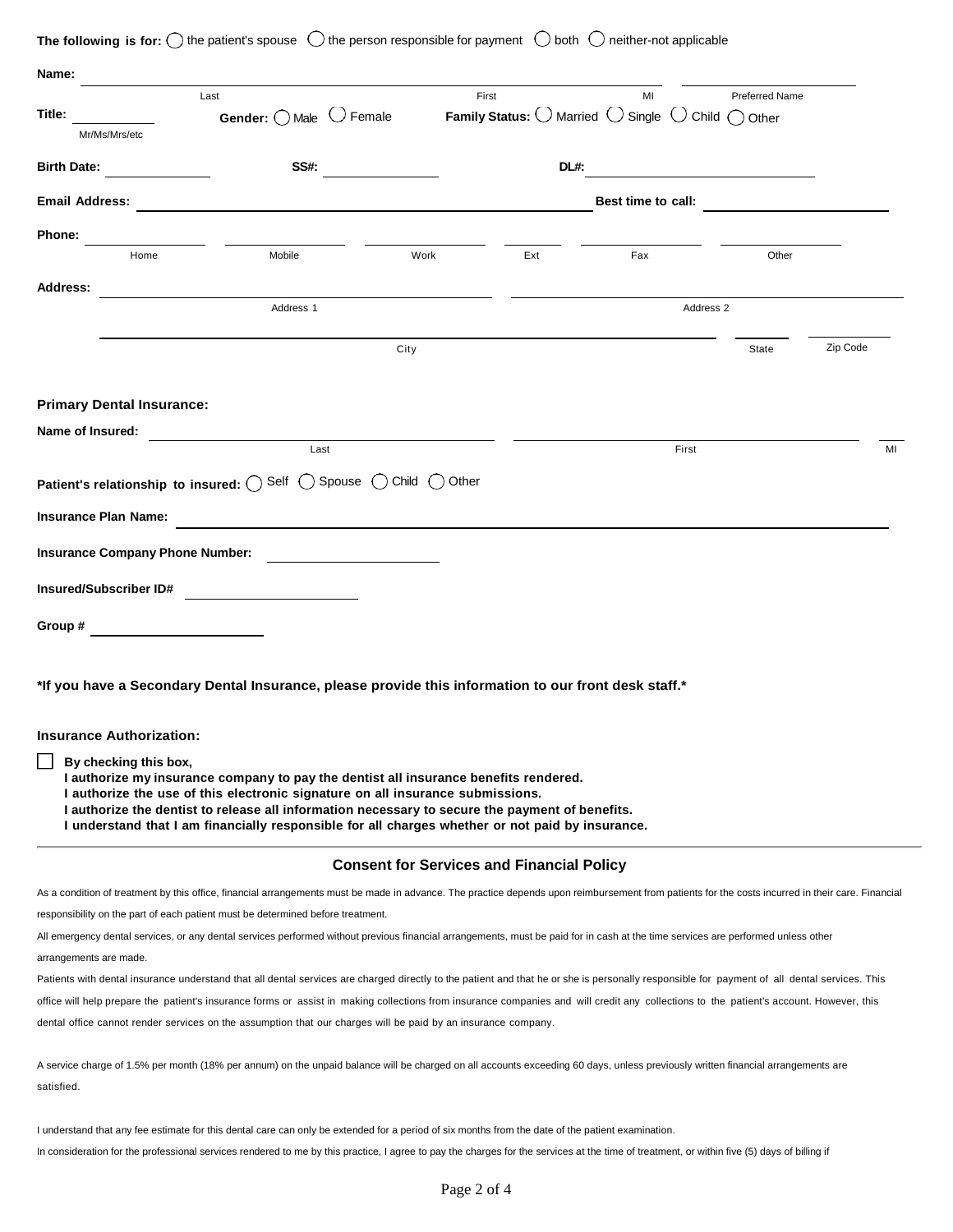credit is extended. I further agree that the charges for services shall be as billed unless objected to, by me, in writing, within the time payment is due. I further agree that a waiver of any breach of any time or condition hereunder shall not constitute a waiver of any further term or condition and I further agree to pay all costs and reasonable attorney fees if suit be instituted hereunder.

I grant my permission to you or your assignee, to telephone me to discuss this statement or my treatment.

 $\Box$ *\** **By checking this box, I understand the above information and agree with its contents.**

## **HIPAA Acknowledgement**

I understand that I may inspect or copy the protected health information described by this authorization.

I understand that at any time, this authorization may be revoked, when the office that receives this authorization receives a written revocation, although that revocation will not be effective as to the disclosure of records whose release I have previously authorized, or where other action has been taken in reliance on an authorization I have signed. I understand that my health care and the payment for my healthcare will not be affected if I refuse to sign this form.

I understand that information used or disclosed, pursuant to this authorization, could be subject to re-disclosure by the recipient and, if so, may not be subject to federal or state law protecting its confidentiality,

**I hereby specifically authorize disclosure of my protected health care information to the persons indicated below:**

**I hereby authorize the office to release my personal and dental information to the following medical facility:**

 $\Box$ *\** **By checking this box, I understand the above information and agree with its contents.**